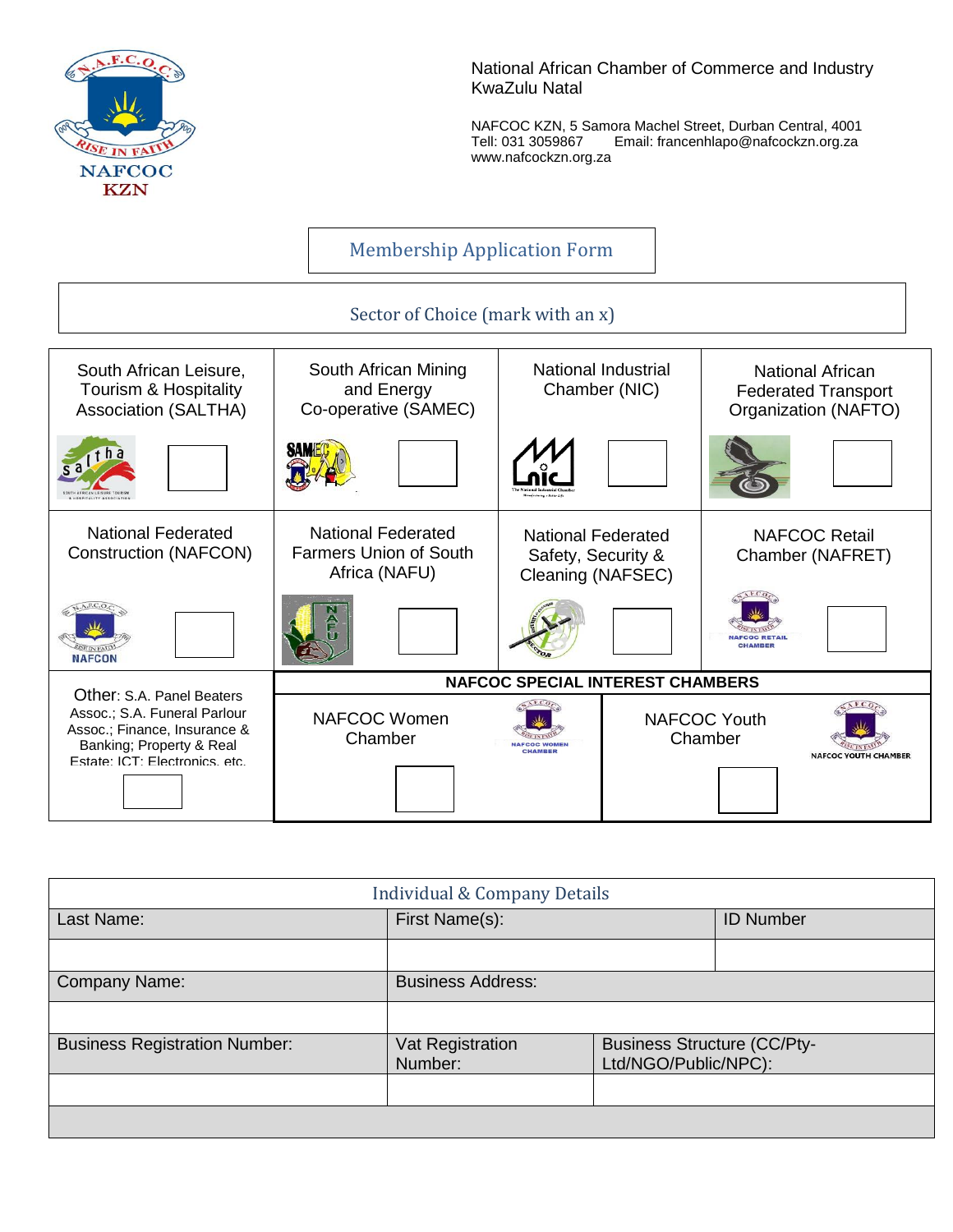| Tell:                                                                                                                                                                                                                                                                                                |                                   | Cell:                                                                       |                                                                          | Fax:                                             |                                              | E-mail: |                               |  |
|------------------------------------------------------------------------------------------------------------------------------------------------------------------------------------------------------------------------------------------------------------------------------------------------------|-----------------------------------|-----------------------------------------------------------------------------|--------------------------------------------------------------------------|--------------------------------------------------|----------------------------------------------|---------|-------------------------------|--|
|                                                                                                                                                                                                                                                                                                      |                                   |                                                                             |                                                                          |                                                  |                                              |         |                               |  |
|                                                                                                                                                                                                                                                                                                      | Type of Business (mark with an X) |                                                                             |                                                                          |                                                  |                                              |         |                               |  |
| Manufacturer                                                                                                                                                                                                                                                                                         |                                   | Retailer                                                                    |                                                                          |                                                  | <b>Distributor</b>                           |         | Wholesaler                    |  |
| <b>Services</b>                                                                                                                                                                                                                                                                                      |                                   | Exporter                                                                    |                                                                          |                                                  | Importer                                     |         | Informal                      |  |
| <b>Specific Products / Services</b>                                                                                                                                                                                                                                                                  |                                   |                                                                             |                                                                          |                                                  |                                              |         |                               |  |
|                                                                                                                                                                                                                                                                                                      |                                   |                                                                             |                                                                          |                                                  |                                              |         |                               |  |
| Business Classification (mark with an X)                                                                                                                                                                                                                                                             |                                   |                                                                             |                                                                          |                                                  |                                              |         |                               |  |
| <b>Small Micro Medium Enterprise</b>                                                                                                                                                                                                                                                                 |                                   | <b>Grand Maker</b>                                                          |                                                                          |                                                  | Government                                   |         | <b>National Forum</b>         |  |
| (SMME)                                                                                                                                                                                                                                                                                               |                                   |                                                                             |                                                                          |                                                  | Agency /<br>Parastatal                       |         |                               |  |
| <b>International Chamber</b>                                                                                                                                                                                                                                                                         |                                   |                                                                             | <b>Local Chamber</b>                                                     |                                                  | Co-operative /<br>Stokvel                    |         | <b>NGO</b>                    |  |
| <b>Annual Turnover:</b>                                                                                                                                                                                                                                                                              |                                   |                                                                             |                                                                          |                                                  | Number of Employees:                         |         |                               |  |
|                                                                                                                                                                                                                                                                                                      |                                   |                                                                             | Membership Category (mark with an X)                                     |                                                  |                                              |         |                               |  |
| Membership fees must accompany this application form. Annual Membership is automatically renewed upon payment of membership fees. Membership fees,                                                                                                                                                   |                                   |                                                                             |                                                                          |                                                  |                                              |         |                               |  |
| according to the Federations Constitution, are subject to review each year by the NAFCOC Council. Once your Membership application has been received<br>and membership fees have been processed, you will be contacted by a Membership Service Representative from NAFCOC Head Office regarding your |                                   |                                                                             |                                                                          |                                                  |                                              |         |                               |  |
| Membership Certificate. You will then also be listed as part of the verified database for procurement purposes.                                                                                                                                                                                      |                                   |                                                                             |                                                                          |                                                  |                                              |         |                               |  |
| <b>Affiliated Sectorial Membership</b>                                                                                                                                                                                                                                                               |                                   |                                                                             | <b>Honorary Membership</b><br><b>Corporate Membership</b><br><b>Free</b> |                                                  |                                              |         |                               |  |
| R500.00                                                                                                                                                                                                                                                                                              |                                   |                                                                             |                                                                          | (Subject to approval /<br>Platinum - turnover of |                                              |         |                               |  |
|                                                                                                                                                                                                                                                                                                      |                                   |                                                                             | R100M and above.                                                         |                                                  | acceptance by the<br><b>Federal Council)</b> |         |                               |  |
|                                                                                                                                                                                                                                                                                                      |                                   |                                                                             |                                                                          | R100 000<br>Gold - turnover between              |                                              |         |                               |  |
|                                                                                                                                                                                                                                                                                                      |                                   | R35M and R100M.<br><b>R50 000</b>                                           |                                                                          |                                                  |                                              |         |                               |  |
|                                                                                                                                                                                                                                                                                                      |                                   | Silver - turnover                                                           |                                                                          |                                                  |                                              |         |                               |  |
|                                                                                                                                                                                                                                                                                                      |                                   |                                                                             | between R20M and                                                         |                                                  |                                              |         |                               |  |
|                                                                                                                                                                                                                                                                                                      |                                   |                                                                             | R35M.<br>R <sub>15</sub> 000                                             |                                                  |                                              |         |                               |  |
|                                                                                                                                                                                                                                                                                                      |                                   |                                                                             | Small Enterprise -                                                       |                                                  |                                              |         |                               |  |
|                                                                                                                                                                                                                                                                                                      |                                   |                                                                             | turnover less than R20M.<br><b>R3 500</b>                                |                                                  |                                              |         |                               |  |
| <b>Payment Details</b>                                                                                                                                                                                                                                                                               |                                   |                                                                             |                                                                          |                                                  |                                              |         |                               |  |
| <b>ACCOUNT NAME</b>                                                                                                                                                                                                                                                                                  |                                   | NATIONAL FEDERATED CHAMBER OF COMMERCE AND<br><b>INDUSTRY KWAZULU NATAL</b> |                                                                          |                                                  |                                              |         |                               |  |
| <b>BANK NAME</b>                                                                                                                                                                                                                                                                                     |                                   | <b>FNB - FIRST NATIONAL BANK</b>                                            |                                                                          |                                                  |                                              |         |                               |  |
| <b>ACCOUNT NUMBER</b>                                                                                                                                                                                                                                                                                |                                   | 62774995420                                                                 |                                                                          |                                                  |                                              |         |                               |  |
| <b>BRANCH CODE</b>                                                                                                                                                                                                                                                                                   |                                   | 220526                                                                      |                                                                          |                                                  |                                              |         |                               |  |
| <b>BRANCH NAME</b>                                                                                                                                                                                                                                                                                   |                                   |                                                                             | FLORIDA ROAD, DURBAN                                                     |                                                  |                                              |         |                               |  |
| <b>REFERENCE</b><br><b>CELLPHONE NUMBER</b><br>PAYMENT METHOD: Cash Deposit/ Cheque Deposit/ Electronic<br><b>EMAIL APPLICATION AND RECEIPT TO:</b>                                                                                                                                                  |                                   |                                                                             |                                                                          |                                                  |                                              |         |                               |  |
| <b>Transfer</b>                                                                                                                                                                                                                                                                                      |                                   |                                                                             |                                                                          |                                                  |                                              |         | francenhlapo@nafcockzn.org.za |  |
|                                                                                                                                                                                                                                                                                                      |                                   |                                                                             |                                                                          |                                                  |                                              |         |                               |  |
| <b>Applicant Signature:</b>                                                                                                                                                                                                                                                                          |                                   | <b>Applicant Name</b>                                                       |                                                                          |                                                  |                                              | Date:   |                               |  |